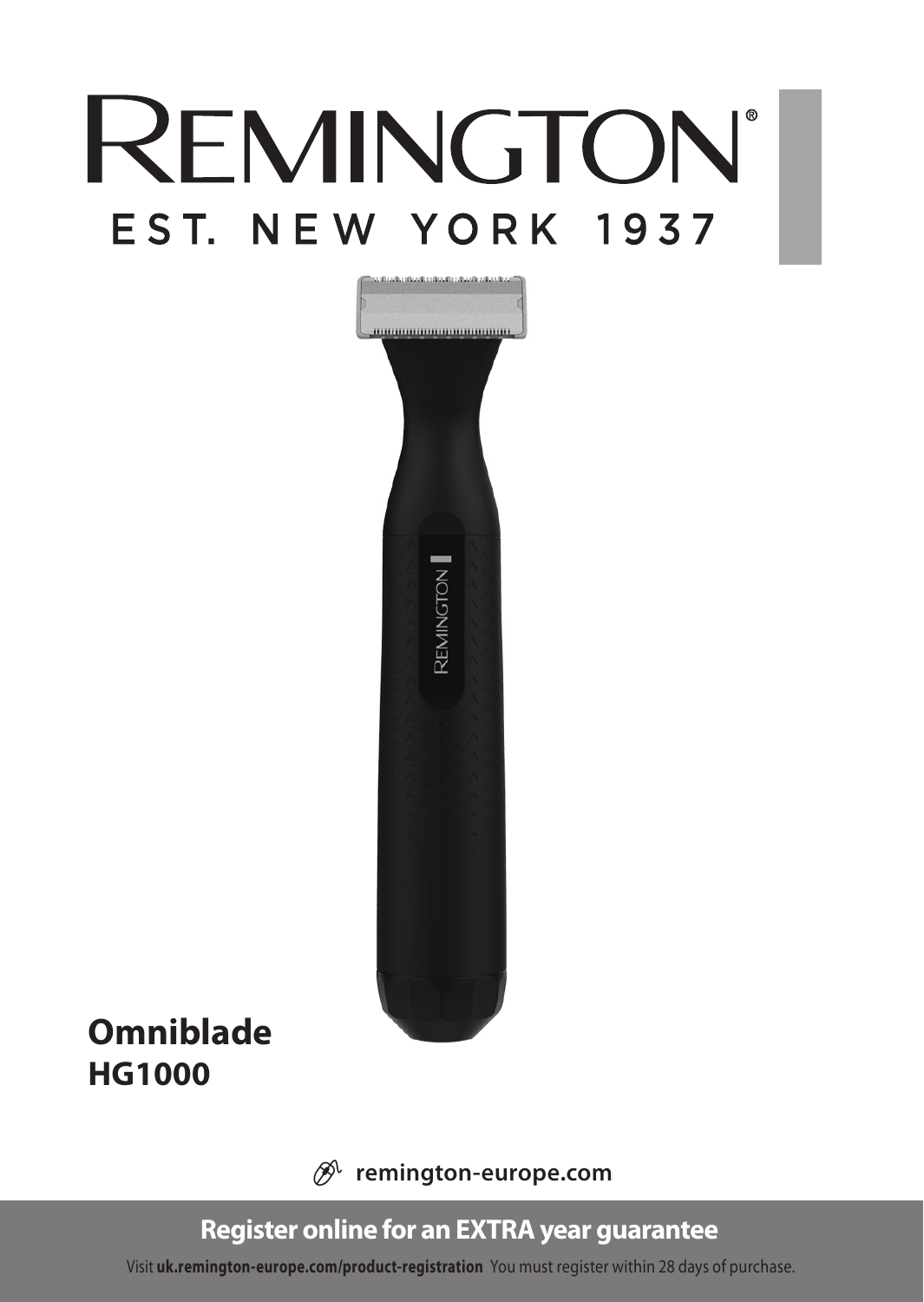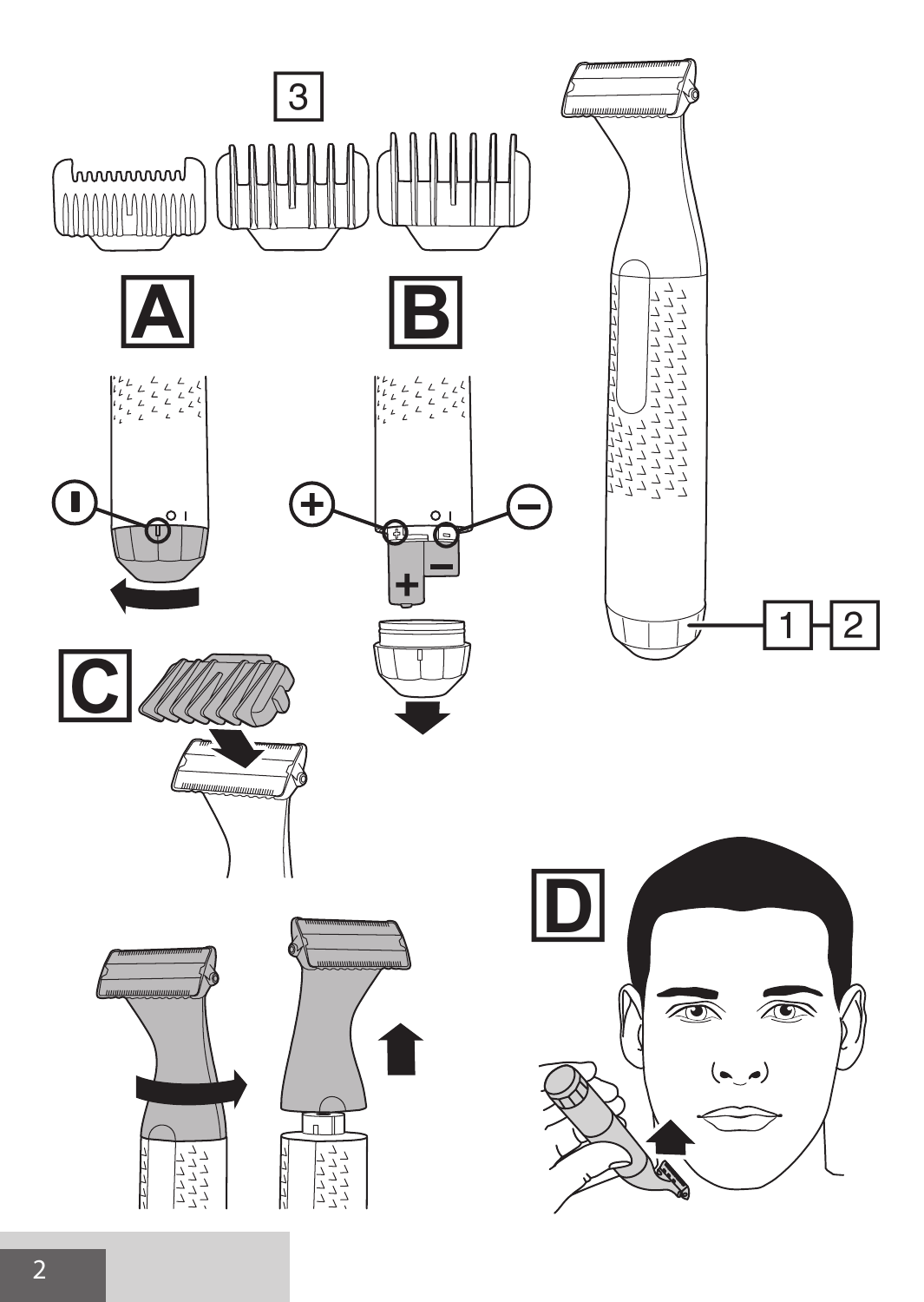Thank you for buying your new Remington® product. Please read these instructions carefully and keep them safe. Remove all packaging before use.

# **IMPORTANT SAFEGUARDS**

This appliance can be used by children aged from 8 years and above and persons with reduced physical, sensory or mental capabilities or lack of experience and knowledge if they have been supervised/instructed and understand the hazards involved. Children shall not play with the appliance. Cleaning and user maintenance shall not be done by children unless they are older than 8 and supervised. Keep the appliance and cable out of reach of children under 8 years.

Suitable for use in a bath or shower.

- Do not use attachments other than those we supply.
- Do not use the appliance if it is damaged or malfunctions.
- This appliance is not intended for commercial or salon use.

#### **BATTERY SAFETY**

- Used batteries must be removed from the appliance and disposed of at an appropriate official recycling/collection point.
- Do not try to charge non-rechargeable batteries.
- Do not put in fire or mutilate your batteries when disposing as they may burst and release toxic materials.
- Remove batteries if the unit is not in use for long periods.
- Different types of batteries or new and used batteries are not to be mixed.
- Do not short circuit the battery contacts.

#### **PARTS**

- 1. On/off switch
- 2. Battery compartment cover
- 3. Stubble combs (1, 3, 5 mm)

Not shown:

- Travel pouch
- 2 x AAA batteries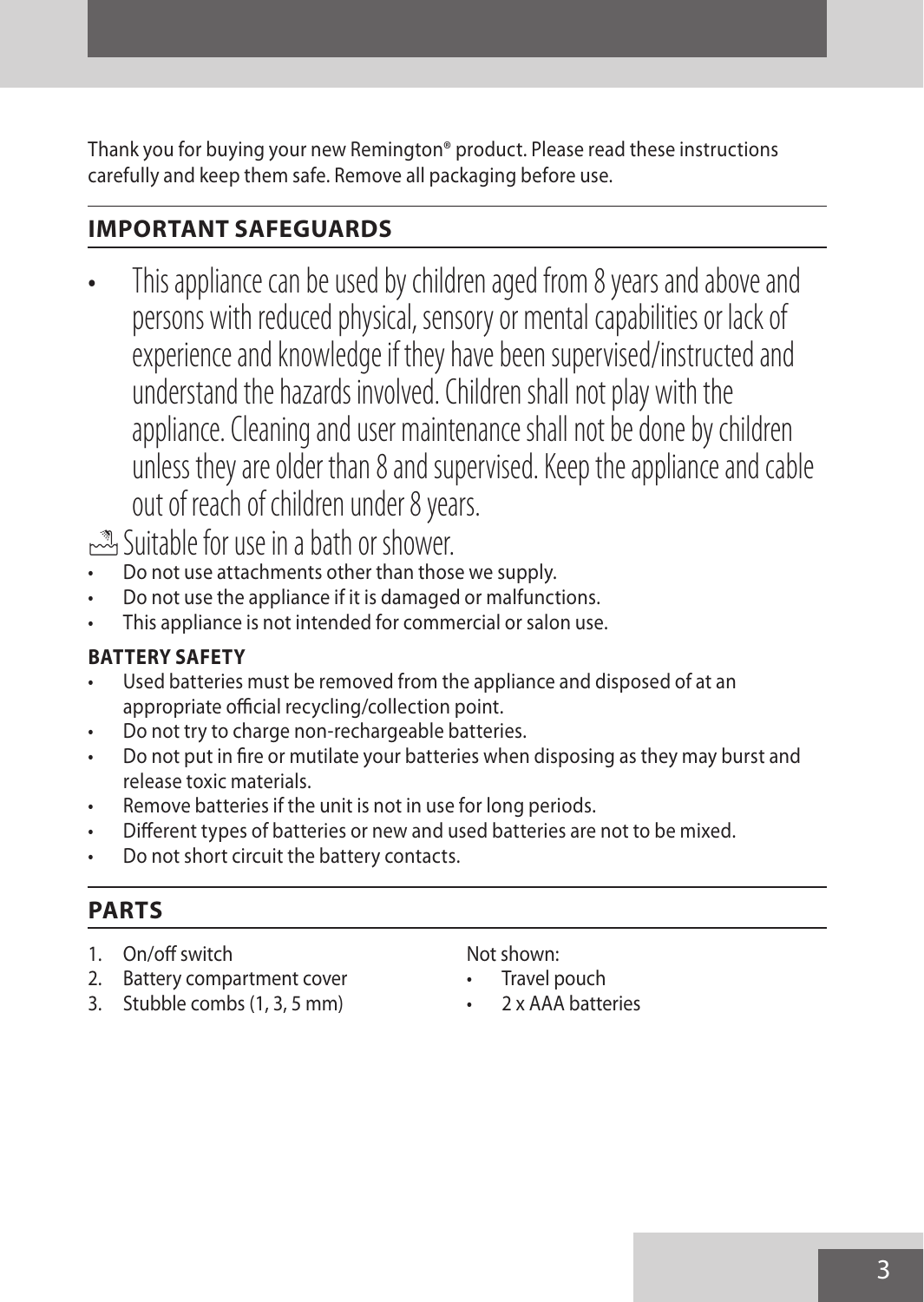#### **GETTING STARTED**

#### **BATTERIES**

- Your shaver requires 2 'AAA' alkaline batteries (first set included).
- 1. Rotate the on-off switch/battery compartment cover counterclockwise to the position just to the right of the **O** marking (Fig A) to unlock the battery compartment.
- 2. Pull the battery compartment cover downwards (Fig. B).
- 3. Insert batteries so that the (+) and (-) marks on the batteries face the same marks in the battery compartment.
- 4. Replace the on-off switch/battery compartment cover and twist it to the **O** position to secure it.

# **INSTRUCTIONS FOR USE**

Switch the product on by rotating the on-off switch/battery compartment cover clockwise to the **I** mark.

Always comb your beard or moustache with a fine comb before you start trimming.

#### **FITTING AND REMOVING STUBBLE GUIDE COMBS (FIG. C)**

#### **To Fit**

- Hook the front of the comb over the blade.
- Press the back of the comb down until it clicks into place.

#### **To Remove**

Lift the tab on the back of the comb upwards until it comes free from the blade.

#### **TO TRIM THE BEARD**

- 1. Select your desired trimming length comb. If you are trimming for the first time start with the maximum trimming length setting.
- 2. Turn the unit on.
- 3. Place the flat top of the fixed comb against the skin.
- 4. Slowly slide through the hair. Repeat from different directions as necessary.
- 5. If hair builds up in the trimmer comb during the trimming process, switch the unit off, pull off the comb and brush the hair off.

#### **TO GET A SHAVEN LOOK**

To trim any length of beard or stubble hair for a clean, shaven look then follow the above steps without a comb attached to the blade head.

Place the flat top of the blade against the skin and slowly slide through the hair against the direction of growth.

Shave in an upwards direction when shaving under the chin (Fig. D).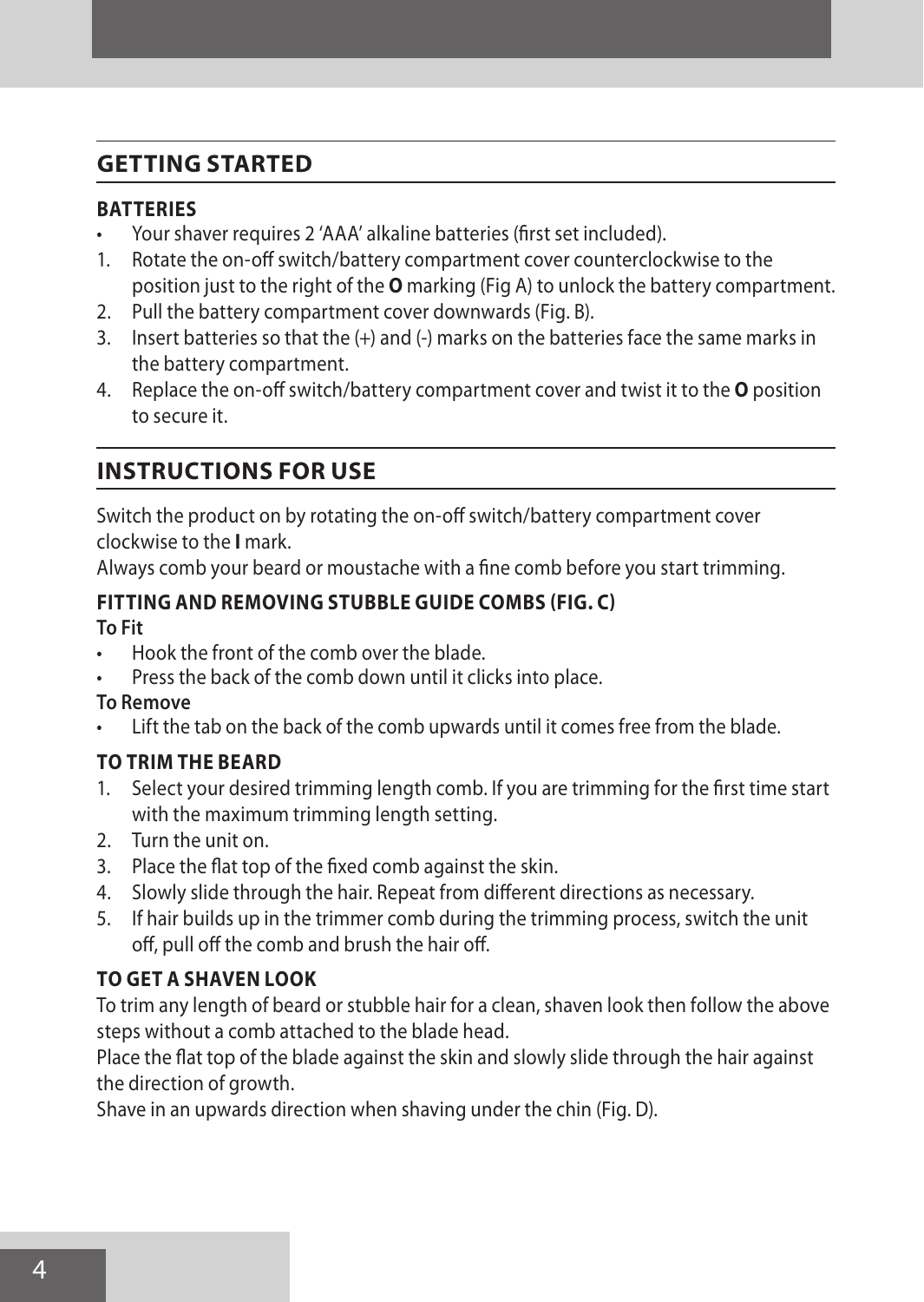#### **TRIMMING AND EDGING**

- 1. Hold the device with the back side of the blade facing you with no combs attached.
- 2. Start with the blades resting lightly against your skin, use motions towards edge of beard line to trim to desired locations in facial area.
- 3. Shape as desired.

#### **TRIMMING WITH SHAVING GEL**

Follow the same instructions as dry shaving if using shaving gel.

Caution: After use with shaving gel, please rinse the blade under warm water to clean away any excess gel and debris.

# **CARE FOR YOUR GROOMER**

To ensure long lasting performance of the groomer, clean after each use.

The easiest and most hygienic way to clean the groomer is by detaching the head from the groomer body and rinsing the head with warm water.

The head can be removed from the body for cleaning by rotating it as shown in Fig D and lifting it off the body.

To keep the unit in optimal condition we recommend re-oiling the blades after cleaning. Place a few drops of cutter or sewing machine oil onto the blades. Wipe off excess oil.

# **RECYCLING**



To avoid environmental and health problems due to hazardous<br>substances, appliances and rechargeable and non-rechargeable<br>batteries marked with one of these symbols must not be dispose<br>with unsorted municipal waste. Always substances, appliances and rechargeable and non-rechargeable batteries marked with one of these symbols must not be disposed of with unsorted municipal waste. Always dispose of electrical and electronic products and, where applicable, rechargeable and non-rechargeable batteries, at an appropriate official recycling/ collection point.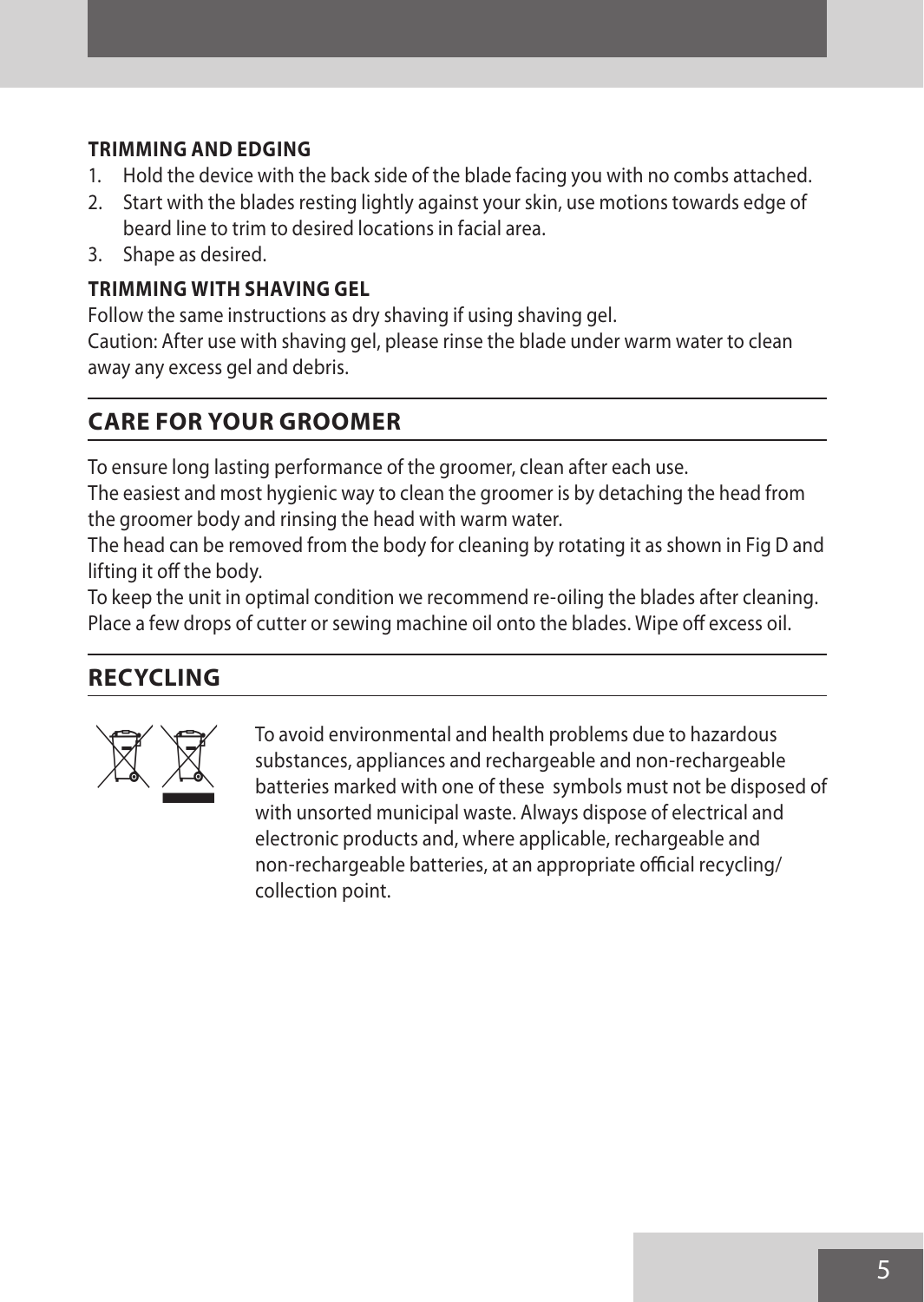# **SERVICE AND GUARANTEE**



Defects affecting product functionality appearing within the guarantee period will be corrected by replacement or repair at our option provided the product is used and maintained in accordance with the instructions. Your statutory rights are not affected. This warranty shall not be valid where it is contrary to U.S. and other applicable laws, or where the warranty would be prohibited under

any economic sanctions, export control laws, embargos, or other restrictive trade measures enforced by the United States or other applicable jurisdictions. This includes, without limitation, any warranty claims implicating parties from, or otherwise located in, Cuba, Iran, North Korea, Syria and the Crimea region.

To claim an extra 1 year guarantee, register your product online within 28 days of purchase.

Register at: **https://uk.remington-europe.com/product-registration**

Consumables are guaranteed only for their recommended lifecycle. Replacement/spare parts\* are excluded and are only covered by a 1 year warranty.

\*Examples include, but are not limited to, adaptors, haircare attachments, grooming accessories, etc.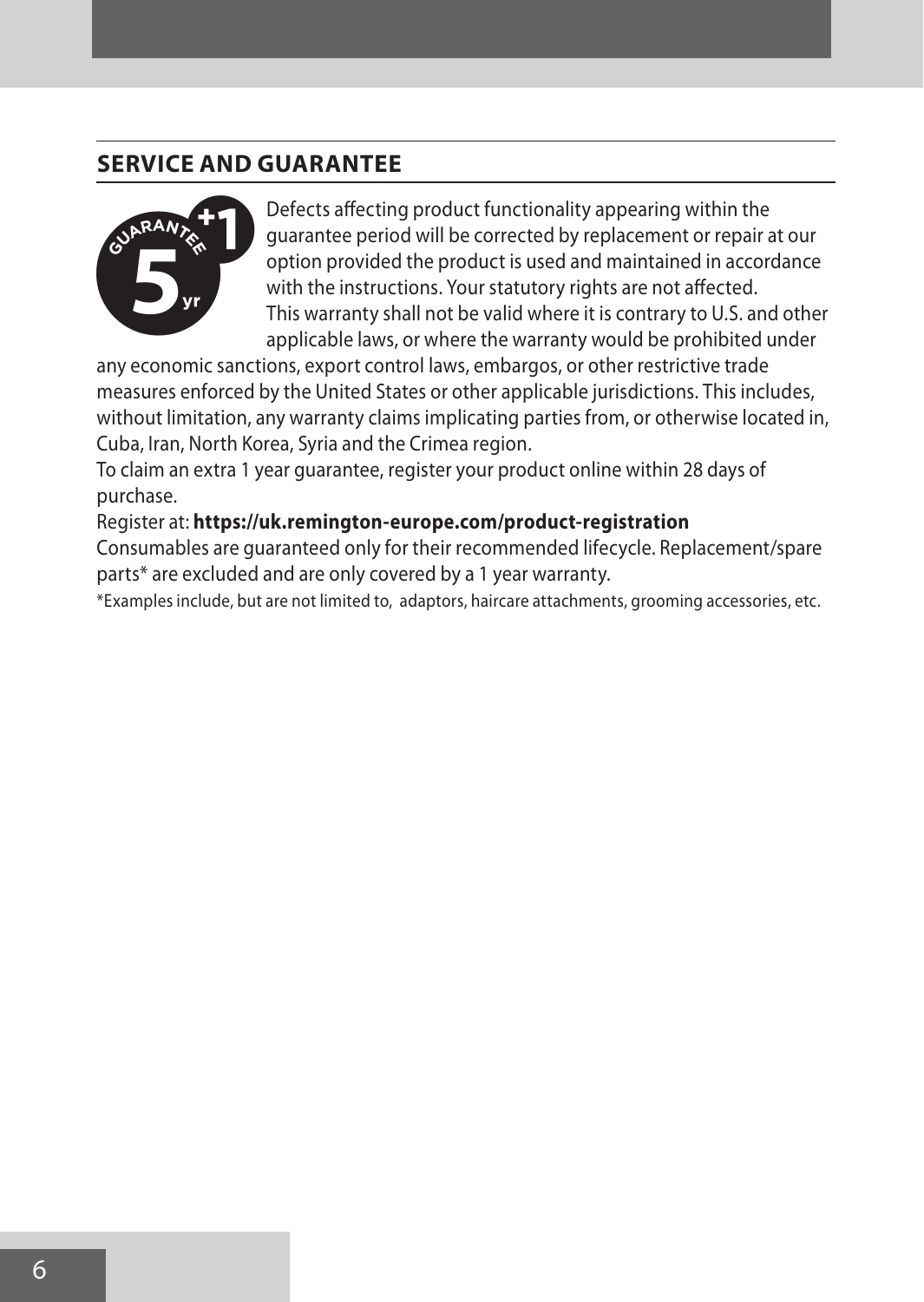# **SERVICE CENTRE**

#### **UNITED KINGDOM**

**G** 0800 212 438 (free call mainland UK) Spectrum Brands (UK) Ltd Fir Street, Failsworth, Manchester M35 0HS, UK www.remington.co.uk productsupport@Remington.co.uk

# **IRELAND**

**G** 142 951 40

Remington Consumer Products, Unit B12, Ballymount Corporate Park, Ballymount, Dublin 12 https://ie.remington-europe.com productsupport@Remington.co.uk